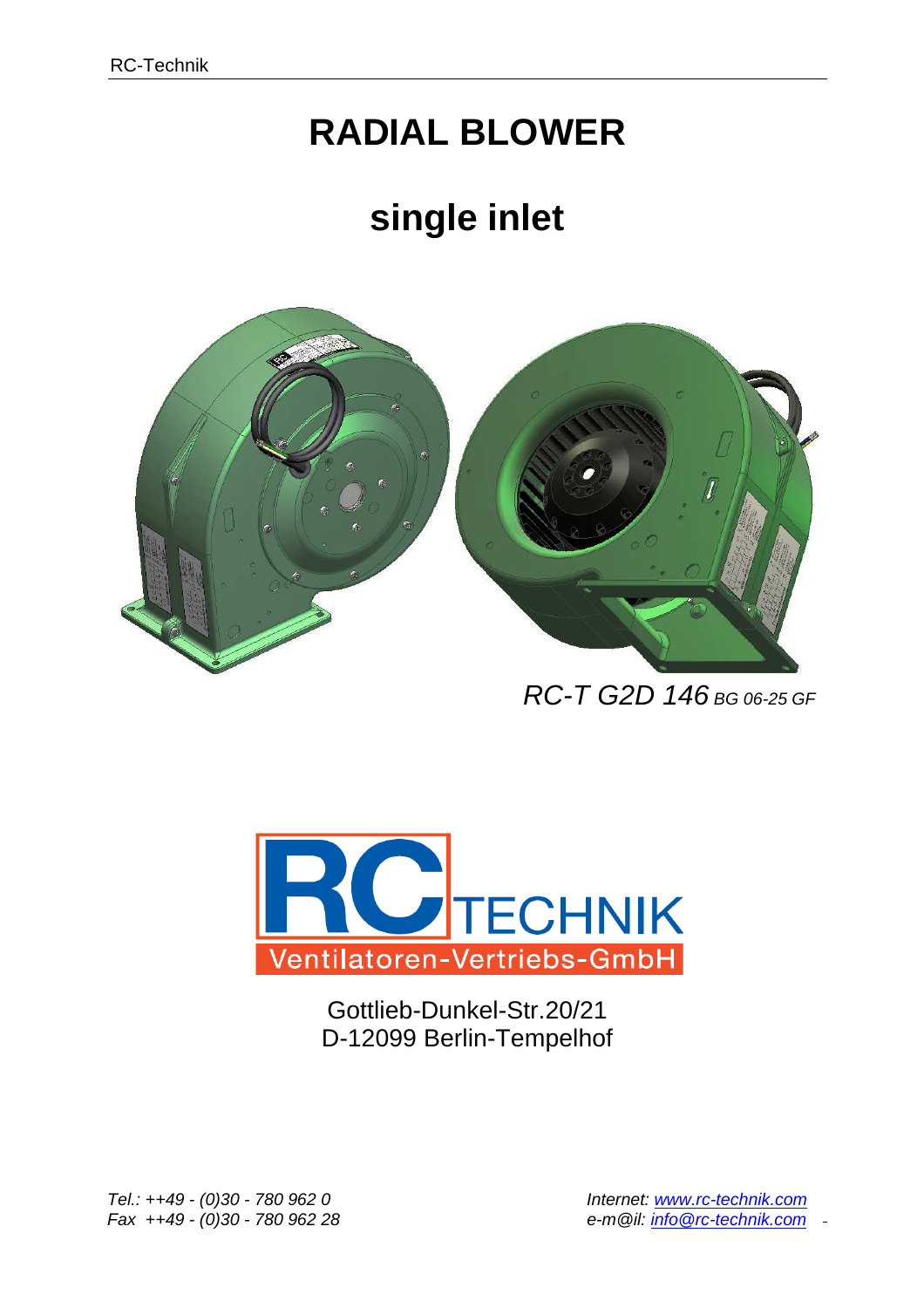### **Product**

 Radial blower RC-T G2D 146-BG 06-25 GF, single inlet with spiral casing

### **Model**

 Illustration in basic design Motor construction type: three-phase current motor without integrated thermal contacts Spiral casing: die-cast aluminium, colour-coated, acid proof Impeller wheel: steel sheet, enameled black

#### **Technical data/discription**

| Nominal voltage<br>Frequency            | 3~380 V (Y/D)<br>50 Hz                                                                                                          |
|-----------------------------------------|---------------------------------------------------------------------------------------------------------------------------------|
| Power consumption                       | 210W                                                                                                                            |
| <b>Current consumption</b>              | 0.38A                                                                                                                           |
| Volume flow                             | see performance curve                                                                                                           |
| Static pressure increase<br>Rated speed | see performance curve<br>2450 min <sup>-1</sup>                                                                                 |
| Motor protection type                   | IP 54; insulation class B                                                                                                       |
| Operating temperature                   | $-25+60$ °C                                                                                                                     |
| Weight                                  | 5 kg                                                                                                                            |
| Expected service life                   | 40,000 hours of operation, at 40 $\mathbb C$<br>ambient temperature<br>as reference value<br>(depending on marginal conditions) |
| Connection cable<br>Certification       | 450 mm long<br><b>CE</b>                                                                                                        |
| Direction of rotation                   | clockwise (viewed from rotor)                                                                                                   |
| Direction of movement                   | inlet on rotor side                                                                                                             |
| Mounting position                       | rotor axis vertical (air intake from<br>above)<br>or rotor axis horizontal                                                      |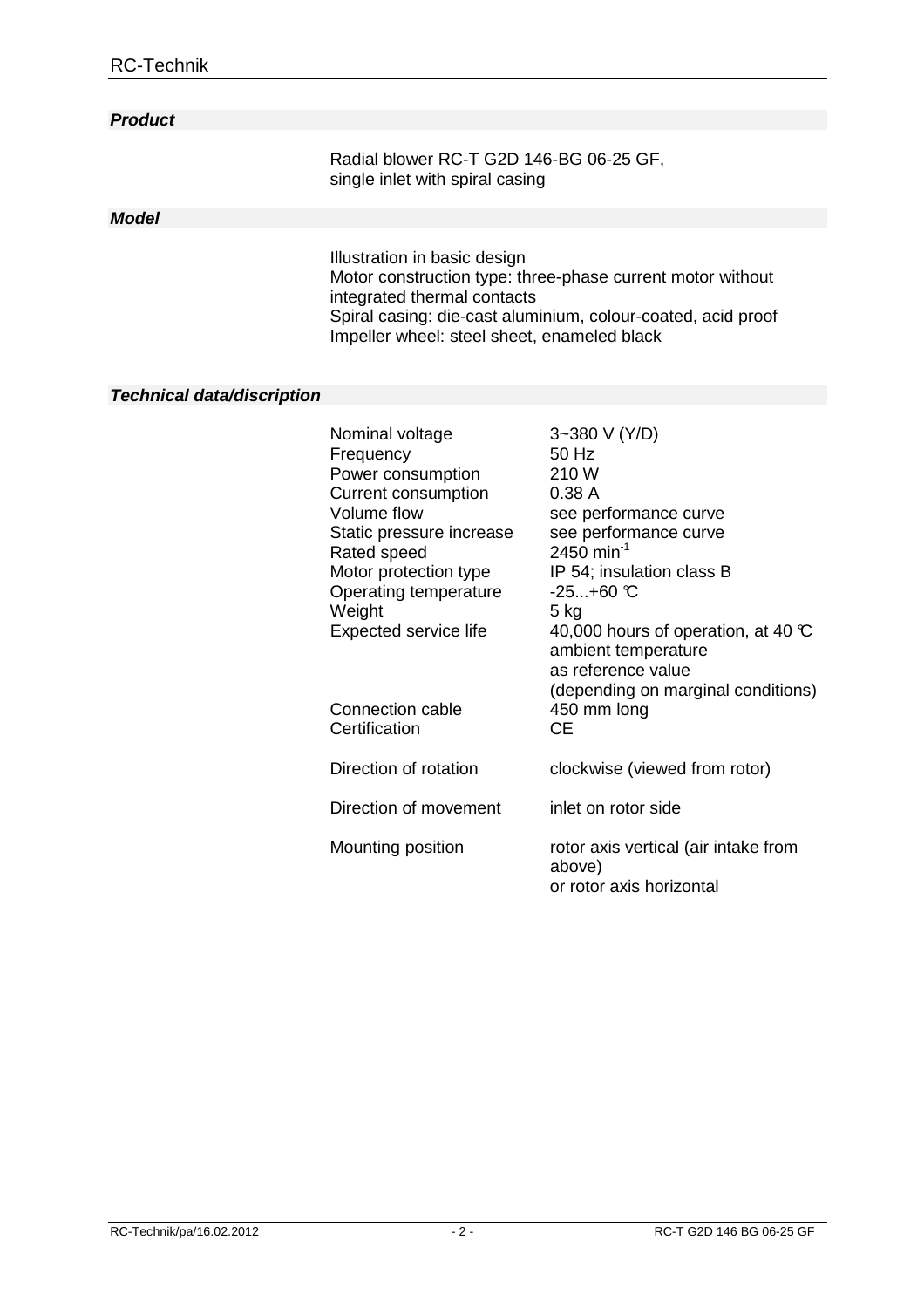**Connection diagram**